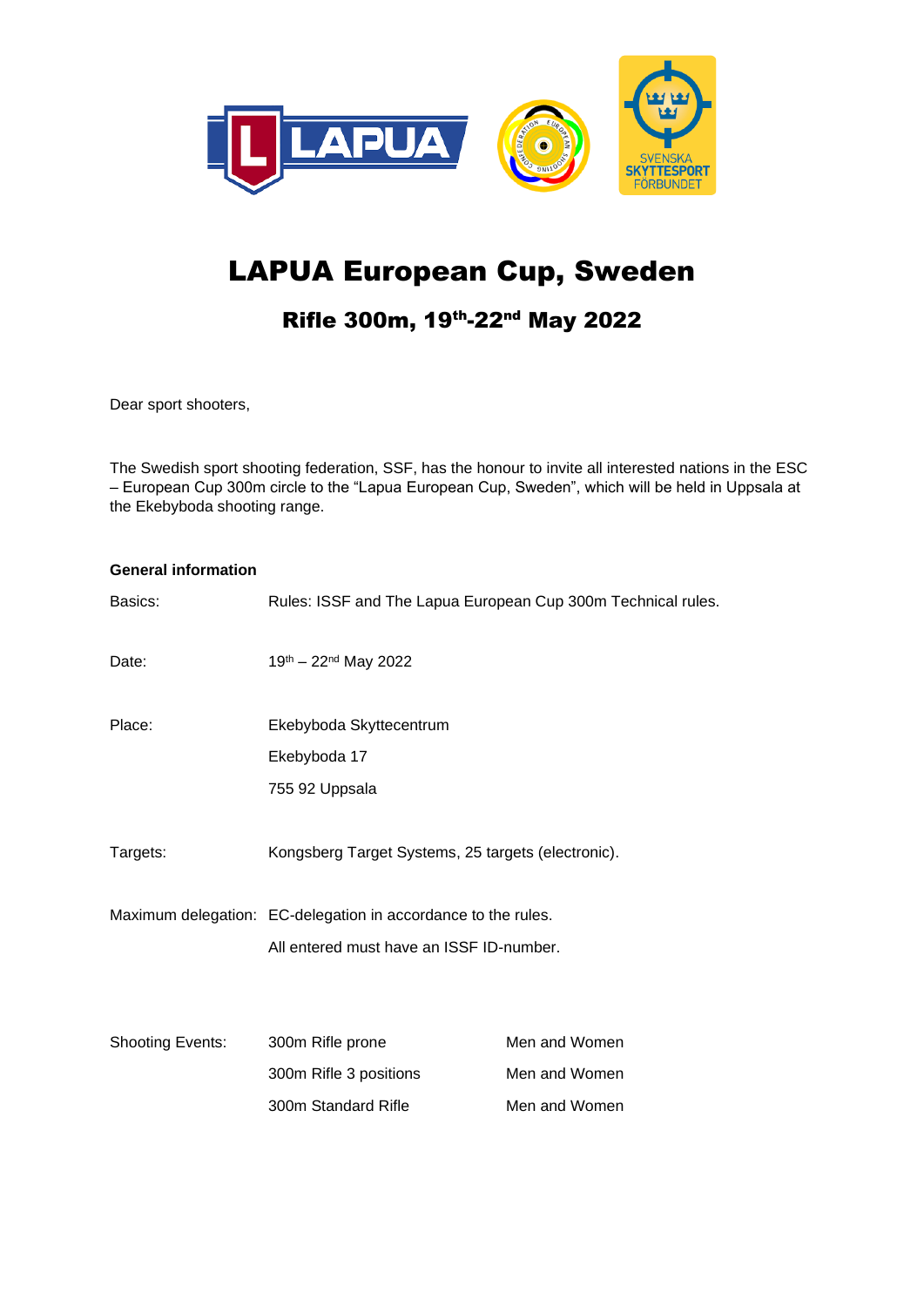

| Lodging:      | <b>Official Hotel</b>                                                                                                                                                                                                                 | Arenahotellet                                      |  |
|---------------|---------------------------------------------------------------------------------------------------------------------------------------------------------------------------------------------------------------------------------------|----------------------------------------------------|--|
|               |                                                                                                                                                                                                                                       | Address: Edith Södergransgata 6, 754 60<br>Uppsala |  |
|               |                                                                                                                                                                                                                                       | Mail: reception@arenahotellet.se                   |  |
|               |                                                                                                                                                                                                                                       | Phone: +46 18350025                                |  |
|               |                                                                                                                                                                                                                                       | Use booking code: "Europa Cup 2022"                |  |
|               |                                                                                                                                                                                                                                       | Valid until 19th April 2022                        |  |
|               |                                                                                                                                                                                                                                       | Single room: 95 EUR / 995 SEK                      |  |
|               |                                                                                                                                                                                                                                       | Double room: 115 EUR / 1195 SEK                    |  |
|               |                                                                                                                                                                                                                                       | Triple room: 135 EUR / 1395 SEK                    |  |
| Transport:    | From and to Arlanda airport and                                                                                                                                                                                                       |                                                    |  |
|               | between hotel and range:                                                                                                                                                                                                              | 50 Euro                                            |  |
|               | Send arrival time to: gorjan61@hotmail.com                                                                                                                                                                                            |                                                    |  |
|               |                                                                                                                                                                                                                                       |                                                    |  |
| Meals:        | Breakfast buffet at hotel.                                                                                                                                                                                                            |                                                    |  |
|               | Lunch and snacks available at shooting range.                                                                                                                                                                                         |                                                    |  |
| Entry fees:   | Per shooter per event                                                                                                                                                                                                                 | 90 Euro                                            |  |
|               | Nation fees:                                                                                                                                                                                                                          |                                                    |  |
|               | Per nation, $3(+)$ shooters:                                                                                                                                                                                                          | 90 Euro                                            |  |
|               | Per nation, 2 shooters:                                                                                                                                                                                                               | 60 Euro                                            |  |
|               | Per nation, 1 shooter:                                                                                                                                                                                                                | 30 Euro                                            |  |
| Payment:      | All entry fees are to be transferred to the bank account below before the first<br>day of competition. Team officials should bring a receipt in case of any doubt.<br>Only bank transfers will be accepted. No cash payment at range. |                                                    |  |
| Account name: | UPPLANDS SKYTTESPORTFÖRBUND                                                                                                                                                                                                           |                                                    |  |

IBAN: SE80 8000 0830 5500 4450 1443

BIC/SWIFT SWEDSESS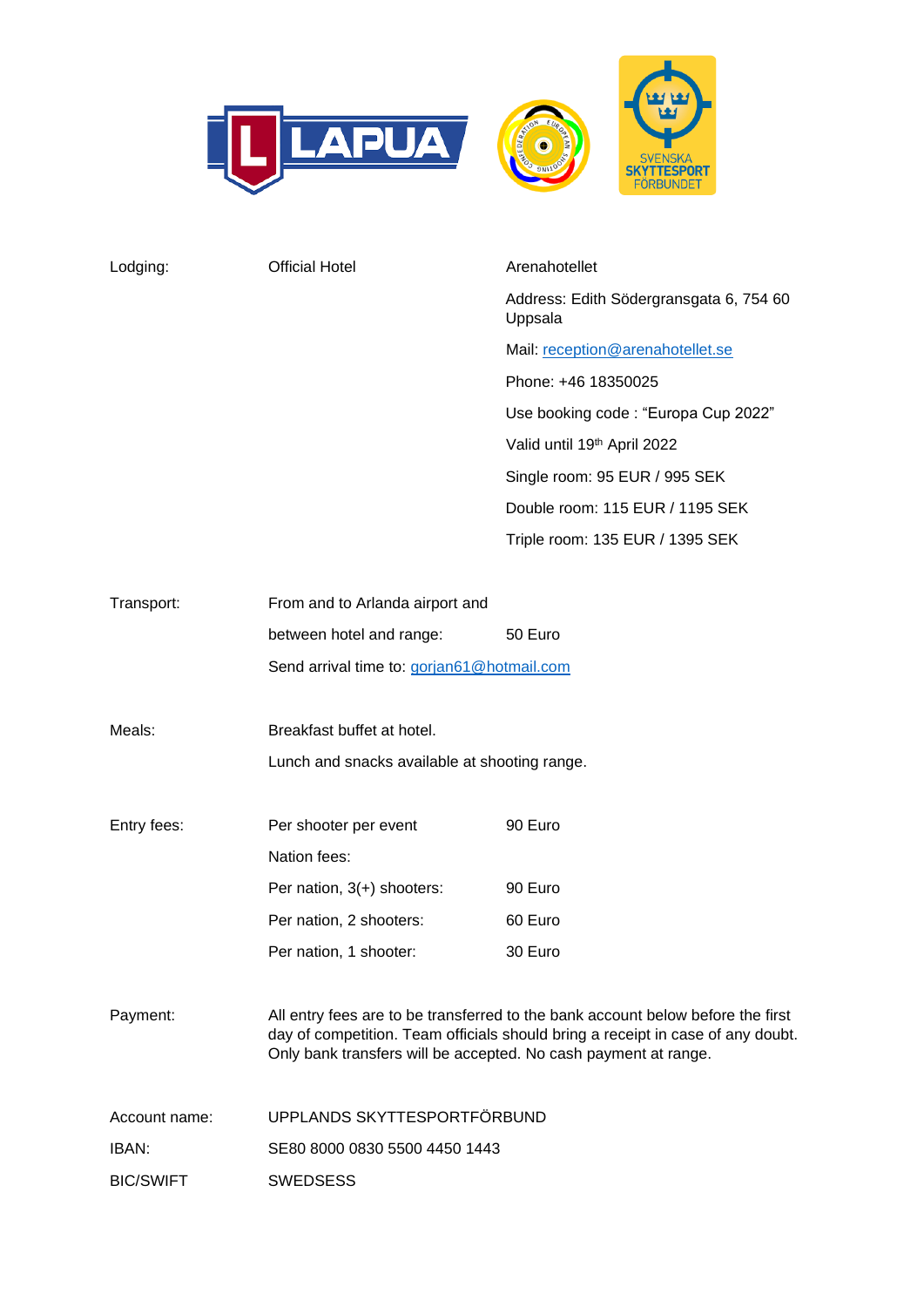

Entry: Preliminary entry form: April 19<sup>th</sup> 2022 Final entry form: May 2<sup>nd</sup> 2022 E-mail: svsf.gevar@gmail.com

Note: After May 2<sup>nd</sup> 2022 no cancellations will be accepted. Entries will be charged in accordance with the final entry dated May 2<sup>nd</sup> 2022.

#### **COVID-19 INFORMATION**

OC will inform all 2 weeks before official arrival about COVID-19 current situation.

With kind regards,

Rifle Section **Local organizer** Swedish Shooting Sport Federation Uppsala Shooting Sport Federation Mikael Svensson **Bengt Myrberg**